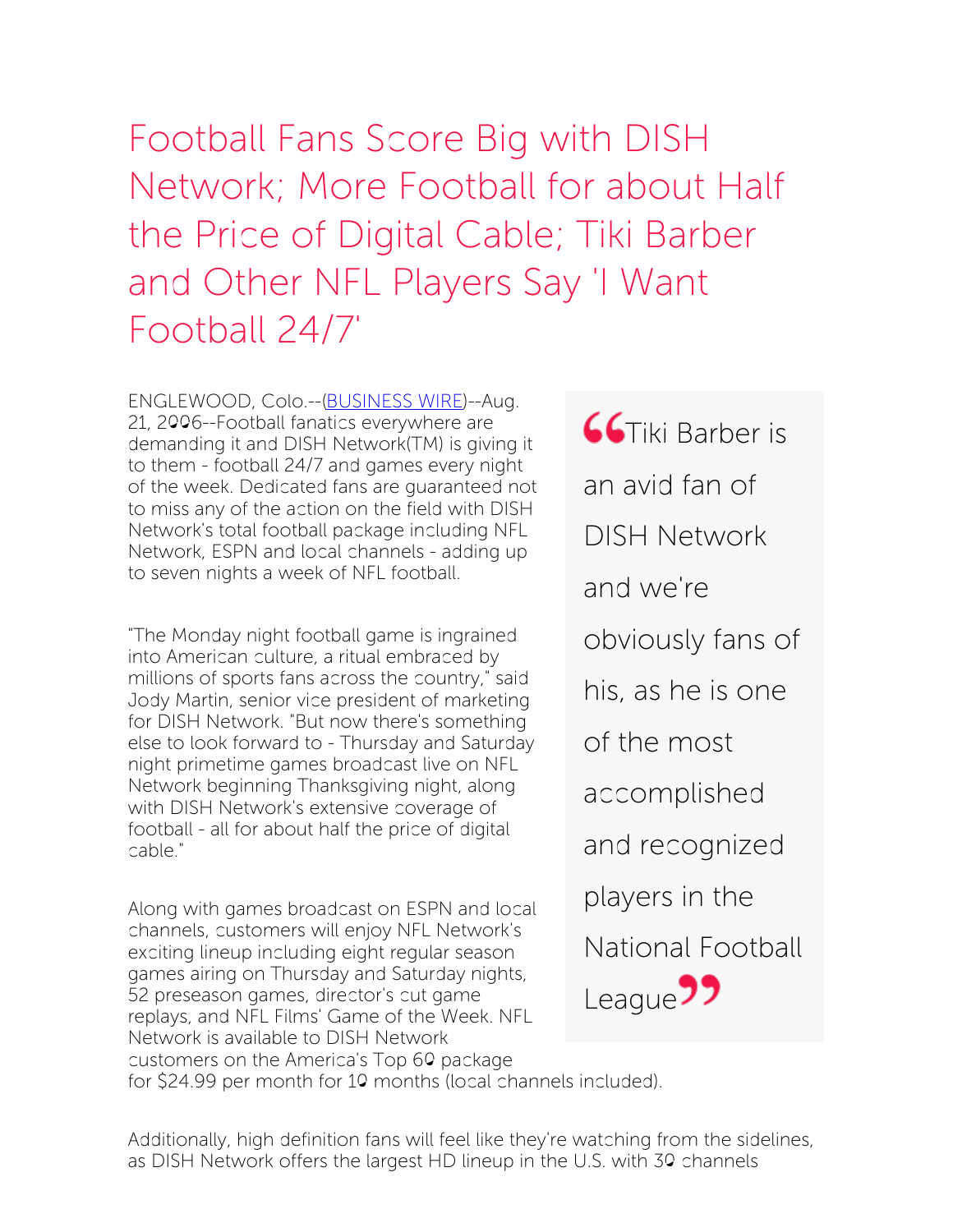including NFL Network and ESPN in HD. DISH Network is the only satellite TV provider to offer NFL Network HD, available in the DishHD Bronze package for \$34.99 per month for 10 months.

New DISH Network subscribers will also receive free standard professional installation in up to four rooms, a free DVR or HD receiver upgrade and no equipment to buy, and a choice of premium movie package free for three months (HBO, Showtime, Starz, or Cinemax).

To celebrate the start of the 2006 NFL season, DISH Network has teamed up with NFL Network to create a new multimedia ad campaign. New York Giants' premier running back and DISH Network fan Tiki Barber is featured throughout the brand's television, radio, print and online advertising, championing the rallying cry "I want football 24/7." Four other headlining NFL players will join Tiki to promote DISH Network's football lineup in select regions. The multimedia campaign, which launched today, was created by Los Angeles-based Woo Agency.

"Tiki Barber is an avid fan of DISH Network and we're obviously fans of his, as he is one of the most accomplished and recognized players in the National Football League," said Martin. "This is a great opportunity for us to join together to promote the new lineup to his fans and football fans everywhere who don't want to pay a hefty price to watch the games."

To support the new multimedia campaign, DISH Network has also launched a new web site, [www.Iwantfootball24-7.com](http://www.iwantfootball24-7.com/), where visitors will have a chance to play games, win prizes and enter a sweepstakes for a chance to win a trip to the 2007 Pro Bowl in Honolulu, Hawaii, February 10.

For more information or to subscribe to DISH Network, visit [www.dishnetwork.com](http://www.dishnetwork.com/), call 1-800-333-DISH (3474) or visit a local DISH Network retailer.

About EchoStar

EchoStar Communications Corporation (NASDAQ: DISH) serves more than 12.46 million satellite TV customers through its DISH Network(TM), the fastest-growing U.S. provider of advanced digital television services in the last five years. DISH Network offers hundreds of video and audio channels, Interactive TV, HDTV, sports and international programming, together with professional installation and 24-hour customer service. Visit EchoStar's DISH Network at [www.dishnetwork.com](http://www.dishnetwork.com/) or call 1-800-333-DISH (3474).

Contact: